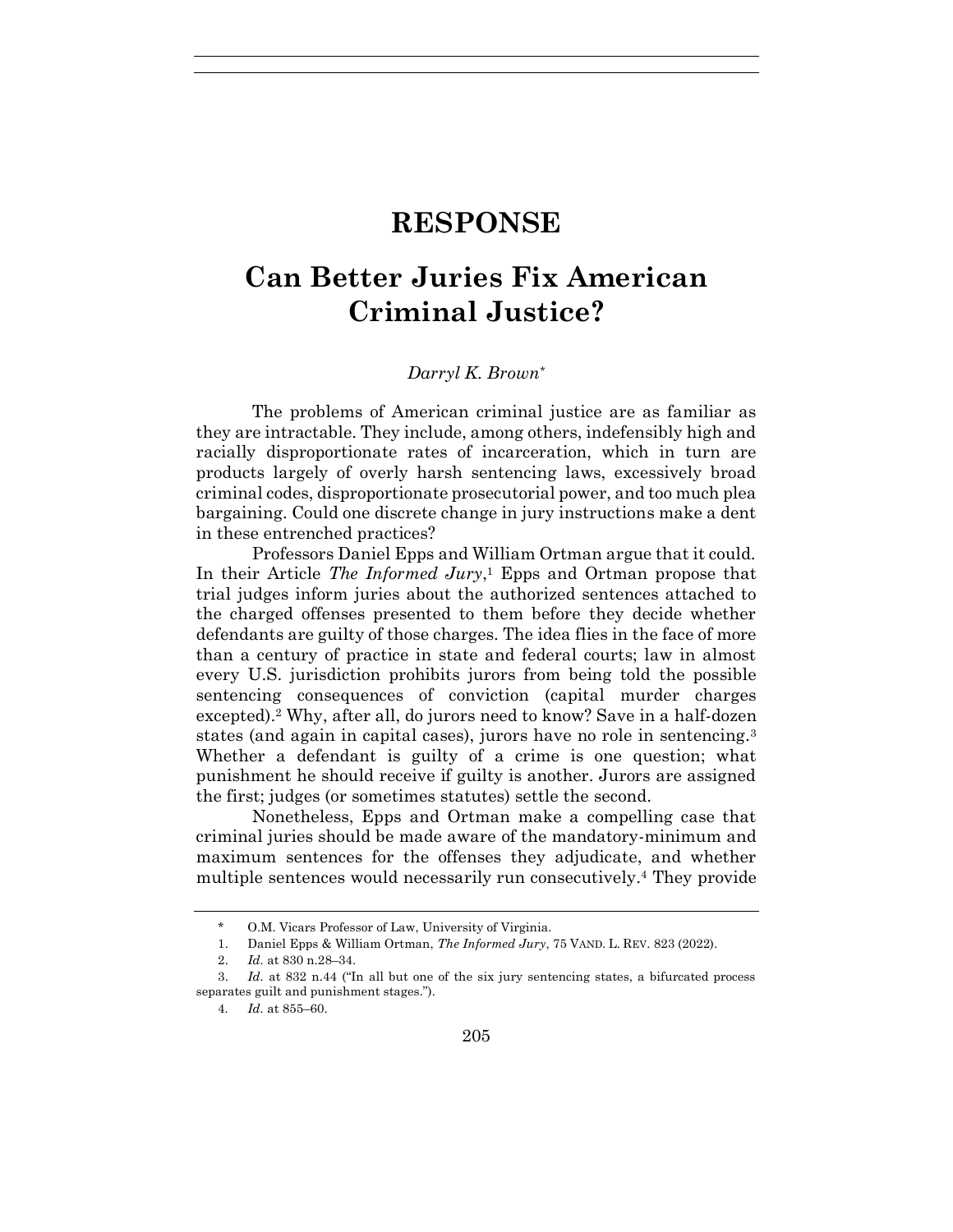a thorough historical account that this practice would be a return to the information that English and American jurors possessed in the eighteenth and early nineteenth centuries.<sup>5</sup> Only in the mid-nineteenth century did state court judges begin to instruct juries "merely to answer to the question of guilt or innocence; you have nothing to do with the consequences of your decision."<sup>6</sup> But Epps and Ortman convincingly show that this shift was in reaction to a change in sentencing policy that contemporary courts have overlooked and that no longer holds true. Colonial criminal law mimicked England's exceedingly harsh sentencing laws—the "Bloody Code" that mandated the death penalty for a wide range of offenses including thefts.<sup>7</sup> In that context, jury acquittals (or "partial verdicts" convicting on a lesser offense) moderated overly harsh criminal law. <sup>8</sup> But in the first several decades after the founding, states, led by Pennsylvania, eliminated the death penalty for most offenses and adopted sentencing law characterized by relatively moderate prison terms.<sup>9</sup> In this new context, juries should no longer be worried that sanctions authorized by a guilty verdict were unduly harsh. So judges began to tell them, in effect, not to worry.<sup>10</sup> Epps and Ortman rightly argue that this condition for the rule of jury ignorance—rational sentencing policies—no longer holds in the contemporary United States.

Beyond this historical account, Epps and Ortman's case for informing juries about sentences is built on political theory and consequentialist claims. Giving jurors basic information about sentencing ranges, they argue, is important in order for juries to serve their "core political function of authorizing state punishment,"<sup>11</sup> which they do by finding defendants guilty. Additionally, they foresee that juror awareness of sentencing consequences "would make juries catalysts of criminal law reform" by triggering "a virtuous political feedback loop that could make our extraordinarily punitive criminal legal system less severe."<sup>12</sup>

Their political arguments, grounded in democratic theory and the jury's constitutional role in governance, are wholly convincing. It is

<sup>5</sup>*. Id*. at 840–48, 876–84.

<sup>6.</sup> People v. Pine, 1848 WL 4929 (N.Y. Gen. Term. 1848), *quoted in* Epps & Ortman, *supra* note 1, at 881.

<sup>7.</sup> PETER KING, PUNISHING THE CRIMINAL CORPSE, 1700–1840, at 5–11, 62–64, 81 (2017); STUART BANNER, THE DEATH PENALTY: AN AMERICAN HISTORY 8 (2003) (describing colonial laws).

<sup>8.</sup> KING, *supra* note 7, at 81, 95; BANNER, *supra* note 7, at 91; Epps & Ortman, *supra* note 1, at 843.

<sup>9.</sup> Epps & Ortman, *supra* note 1, at 880.

<sup>10</sup>*. Id.* at 881–82.

<sup>11</sup>*. Id.* at 860.

<sup>12</sup>*. Id.* at 826.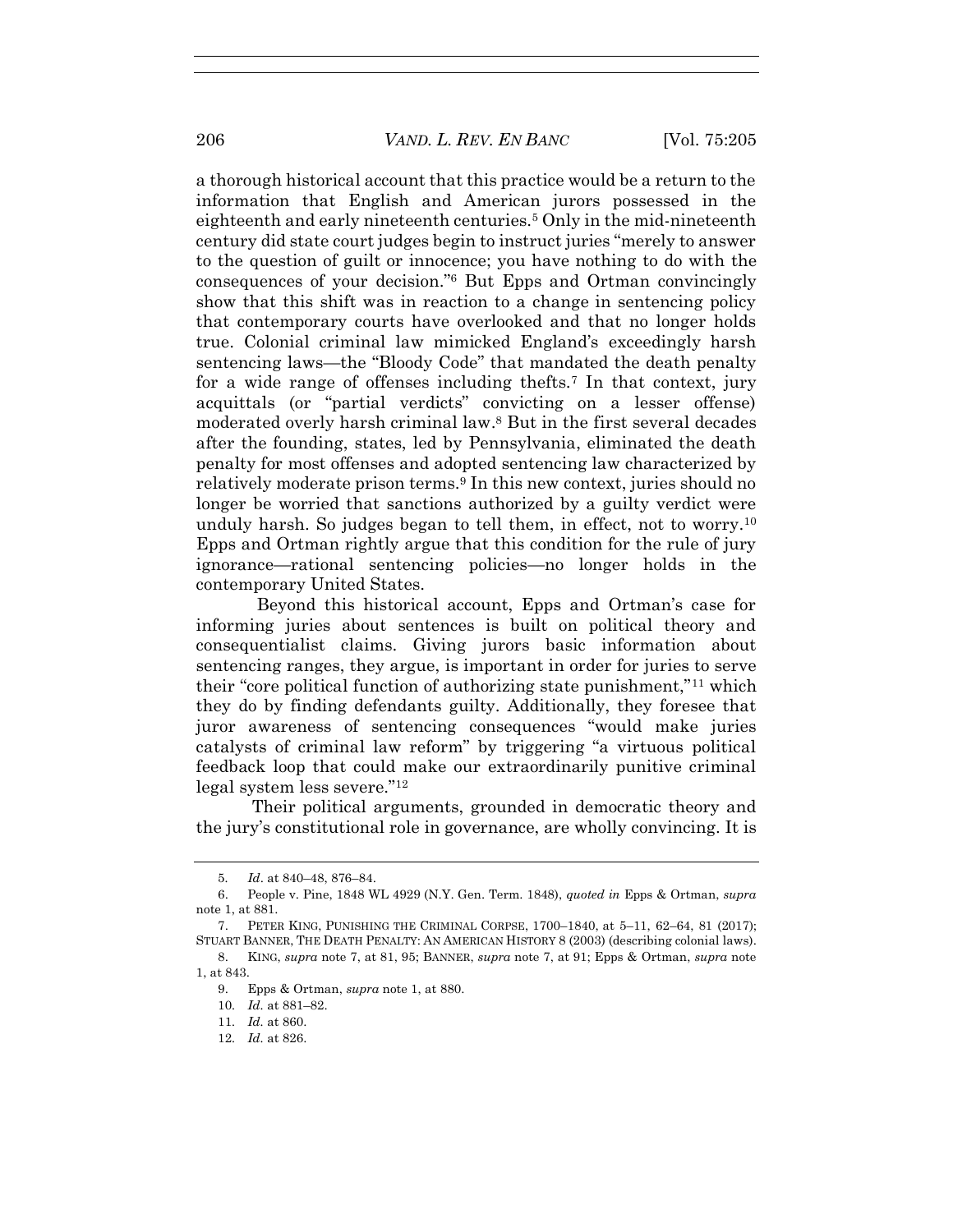hardly a radical notion that knowing the effects of decisions can affect how people decide, even when the questions involve a heavy dose of nominally objective determination of facts. (Ask any judge whether they would be willing to rule on whether evidence should be excluded because its seizure violated the Fourth Amendment without knowing what the evidence is.) Epps and Ortman offer the intuitive insight that, notwithstanding the beyond-a-reasonable-doubt standard of proof, jurors (and probably judges) implicitly, and appropriately, adjust the stringency of that imprecise standard depending on what is at stake in a case.<sup>13</sup> And more broadly, Epps and Ortman persuasively frame the jury's political and legal role as deciding whether to grant "democratic authorization" for criminal punishment.<sup>14</sup>

On the other hand, the multifaceted, beneficent-reform effects on criminal justice that Epps and Ortman predict from informed juries rest on a series of optimistic assumptions that merit skepticism. In brief, their premises and expectations are: (1) juries informed about mandatory and maximum sentences more often will acquit, or convict for a lesser offense when that is an option; (2) in response to more frequent acquittals, which they would dislike, legislatures will reform sentencing laws to reduce their severity; acquittal verdicts provide a political incentive that counteracts familiar "tough on crime" incentives that led to unduly severe sentencing laws;<sup>15</sup> and (3) informed jury acquittals will also undermine prosecutors' leverage to "strong-arm" defendants into guilty pleas by presenting them with a choice between pleading guilty to a lesser charge that the prosecutor deems appropriate or face more serious charges, with more severe sentences, at trial. In the informed-jury world, the logic goes, "[r]educing the odds that a defendant will be convicted on such a charge makes that threat less credible."<sup>16</sup> Defendants would be less risk averse about going to trial. Prosecutors would ease up on coercive bargaining tactics and might even lobby legislatures to moderate sentencing codes with the aim of acquittals.<sup>17</sup>

All of this depends, then, on informed juries returning not guilty verdicts at a sufficiently high rate and relatively consistently over a period of time. That trend, in turn, would confront legislatures and prosecutors with a state of affairs they would be unwilling to tolerate and that they would decide to remedy through sentencing reform. Epps

17*. Id.*

<sup>13</sup>*. Id*. at 837–38.

<sup>14</sup>*. Id*. at 871.

<sup>15</sup>*. Id*. at 862–64.

<sup>16</sup>*. Id*. at 868.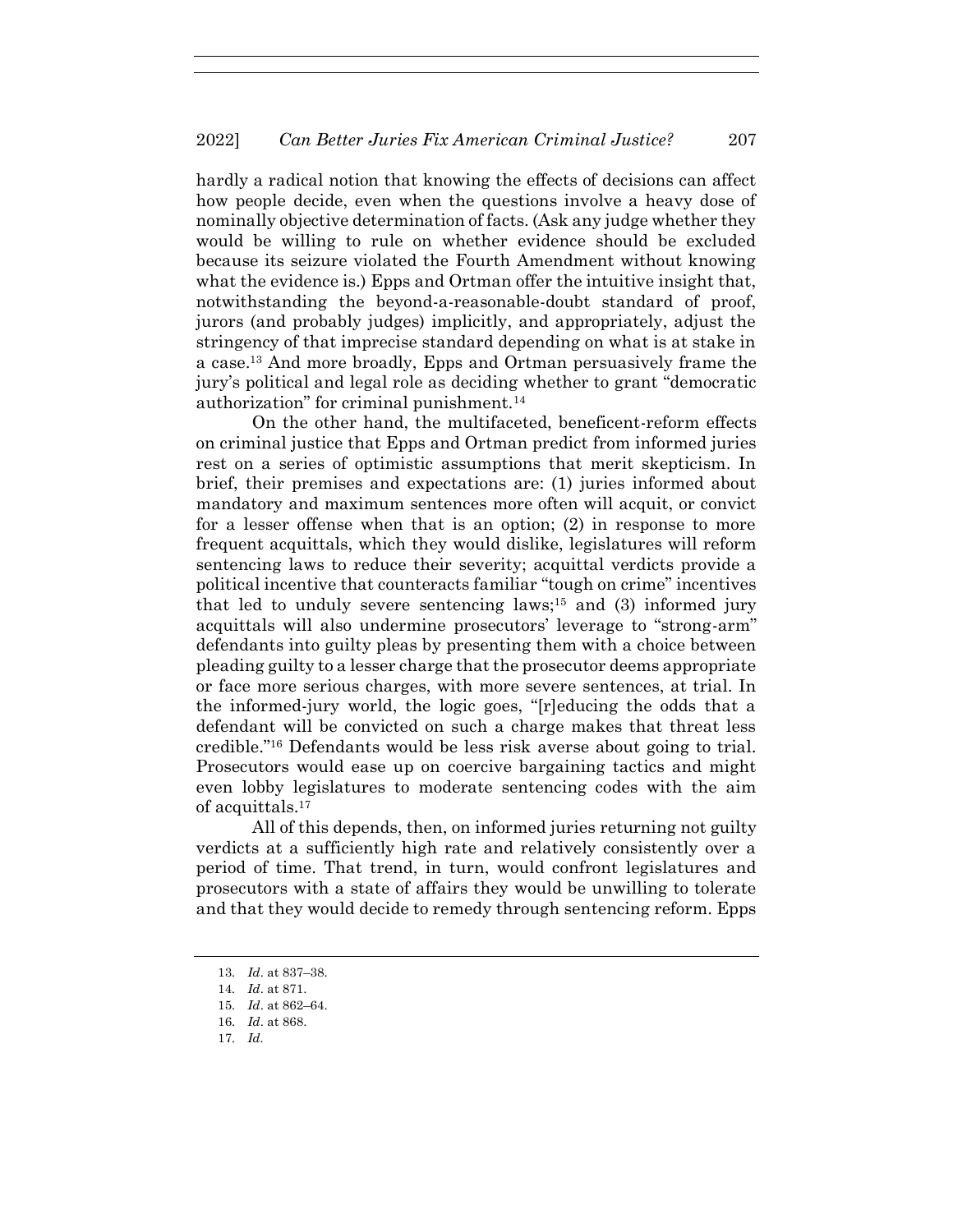and Ortman recognize a hurdle to this scenario: if those policymakers like prevailing punishment policies but dislike informed juries' acquittals, why not just keep juries as they are now—uninformed rather than reform sentencing law? For that reason, Epps and Ortman recognize that the most plausible route to a system of informed juries is through judicial lawmaking. They sketch a plausible constitutional argument for such a move but concede its precedential basis is somewhat thin and the shift unlikely in the near term. Fair enough. Part of the legal scholar's role is to identify solutions for dysfunctions they identify in law and practice, and good ideas should not be limited to those that have a more-likely-than-not path to adoption. Taking that view, the question is whether the informed-jury proposal is really a good idea—more specifically, whether it really holds promise as a route to transforming the entrenched punitive nature of state and federal criminal justice. For several reasons, I think its odds of doing so are not good.

First, there is the question of whether informed juries today really would choose to acquit defendants often enough that legislators and prosecutors would take notice, especially in the kinds of serious cases that those officials care about the most, and especially when the evidence is strong. Juries two centuries ago did so, but they were operating under different instructions than juries today receive.<sup>18</sup> Epps and Ortman note the familiar history that, by the end of the nineteenth century, juries had lost the power to "find" or "decide" the law as well the facts, and courts rejected instructions or arguments alerting jurors to their power of nullification.<sup>19</sup> The authors concede that defense lawyers would still be barred, as they are now, from urging nullification in order not to authorize harsh sentences.<sup>20</sup> Lawyers would be confined to emphasizing punishment severity—seemingly with a wink and nod as a reason for jurors to "pay close attention" to the evidence and "exercise care in parsing the testimony for reasonable doubts."<sup>21</sup> And they would have to do so in the face of a further constraint on juries built into many contemporary instructions: in many jurisdictions, juries are told that they "must find" the defendant guilty if they conclude the evidence proves the charges beyond reasonable doubt.<sup>22</sup> And jury

<sup>18</sup>*. Id.* at 881.

<sup>19</sup>*. Id.* at 883.

<sup>20</sup>*. Id.* at 857.

<sup>21</sup>*. Id.*

<sup>22</sup>*. See, e.g.*, United States v. Rendon, 75 M.J. 908, 915–16, 915 n.28 (N-M. Ct. Crim. App. 2016); United States v. Stegmeier, 701 F.3d 574, 583 (8th Cir. 2012); United States v. Mejia, 597 F.3d 1329, 1340 (D.C. Cir. 2010); United States v. Carr, 424 F.3d 213 (2d Cir. 2005); Farina v. United States, 622 A.2d 50 (D.C. 1993); People v. Goetz, 532 N.E.2d 1273 (N.Y. 1988); State v. Ragland, 519 A.2d 1361 (N.J. 1986); State v. Santiago, 552 A.2d 438 (Conn. App. Ct. 1989).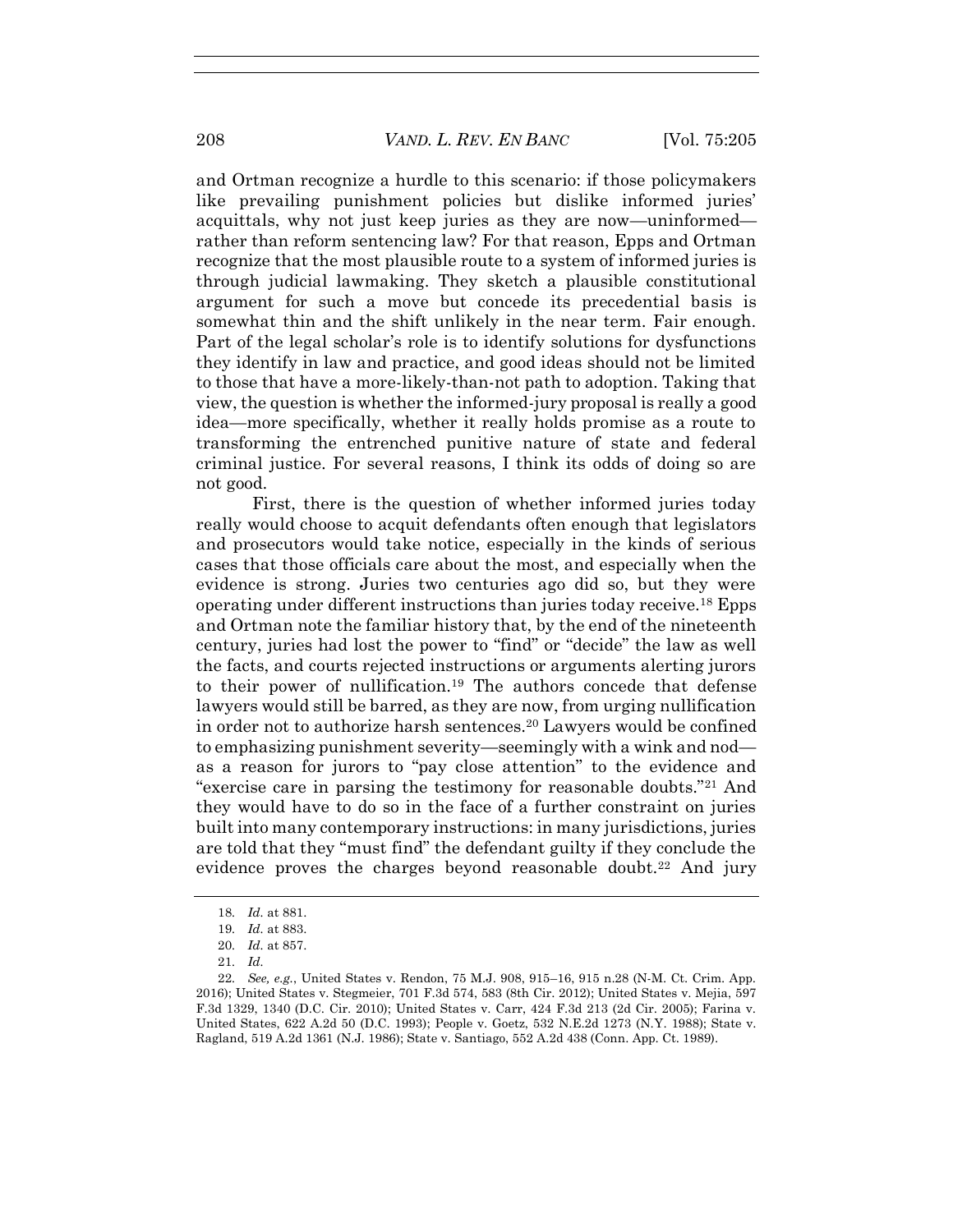instructions aside, we might wonder how willing juries will be to acquit a defendant of serious crimes—especially violent crimes, but perhaps also drug distribution or weapons offenses—when evidence of guilt is strong. And evidence often comes in stronger forms than it did two centuries ago—surveillance recordings, DNA analysis, fingerprints, digital communication records and location data, and much else. It is always especially strong on a defendant's prior convictions, a fact on which enhanced sentences turn.<sup>23</sup> Nonetheless, Epps and Ortman hold out hope. They propose giving that nominal question to jurors in hopes they would reject typically dispositive evidence—which reveals a defendant to be less sympathetic than they previously knew—and refuse to make the finding that triggers harsher punishment.<sup>24</sup>

But acquittals need not be juries' only option as a response to unduly harsh punishments for serious crimes. An alternative in some cases can be to convict of a lesser offense—what were once called "partial verdicts"25—that covers the same conduct but carries a more appropriate punishment even if proof on the greater offense is strong. Epps and Ortman suggest that legislatures might respond to informedjury acquittals with reforms that increase these sorts of options for juries by distinguishing more offenses by grades that carry separate sentencing ranges.<sup>26</sup> On the one hand, this possibility might go a long way toward using informed juries to redress the problem of excessive sanctions that help perpetuate high incarceration rates; it could give juries a way to reduce mandatory or maximum penalties while still punishing the guilty. And a pattern of lesser-offense convictions might be a politically salient indicator, albeit a weaker one than a pattern of acquittals, that jurors disapprove of the harshest sentences. In theory, lesser-offense convictions also reduce the plea-bargaining leverage that prosecutors gain from threatening to press the most serious charges at trial. At the same time, they reduce the risk that punishment-informed juries pose to prosecutors: the odds of convicting defendants of *something* are higher if jurors have options. That reflects the original purpose of lesser-included offense doctrines—to maximize prosecutors'

<sup>23</sup>*. See, e.g.*, 18 U.S.C. § 924(e) (specifying a higher minimum sentence based on convictions for certain prior serious offenses); U.S. SENT'G GUIDELINES MANUAL § 4A1.1 (U.S. SENT'G COMM'N 2021) (specifying sentence adjustments based on criminal history).

<sup>24.</sup> Epps & Ortman, *supra* note 1, at 858.

<sup>25</sup>*. Compare* KING, *supra* note 7, at 81, *with* FED. R. CRIM. P. 31(b) (using "partial verdicts" differently to describe jury verdicts on some charges but not others or for some defendants but not all in a joint trial).

<sup>26</sup>*. See* Epps & Ortman, *supra* note 1, at 875.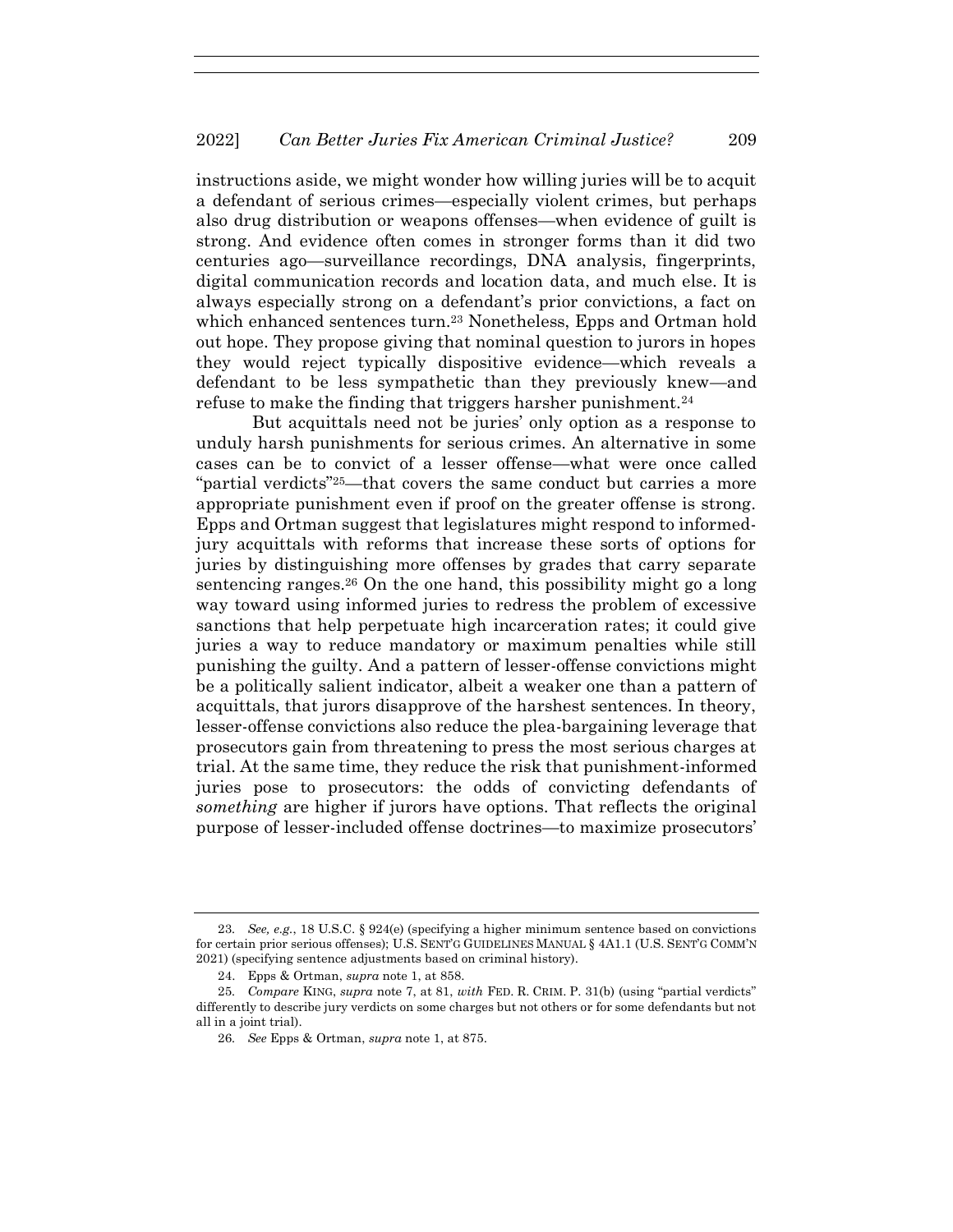odds of winning a conviction, given that double jeopardy bars a second trial after an acquittal.<sup>27</sup>

Yet some details in the law of jury instructions affect the prospects of this jury option as they do for acquittals. In federal courts, judges instruct juries on a lesser-included offense only if it is "necessarily included" in the greater offense<sup>28</sup> and if the evidence supports a verdict on the lesser offense.<sup>29</sup> At least in federal court, the evidentiary test is especially restrictive: "[T]he evidence at trial must be such that a jury could rationally find the defendant guilty of the lesser offense, yet acquit him of the greater."<sup>30</sup> That limitation could preclude juries considering lesser-included offense options in many scenarios like the one Epps and Ortman posit as an example—a defendant charged with possessing heroin with intent to distribute.<sup>31</sup> Assume prosecutors charged a defendant with possessing a kilogram of heroin and at trial presented evidence that federal agents seized a kilogram from his car. That offense carries a ten-year mandatory minimum sentence.<sup>32</sup> A lesser-included option could be possession of merely 100 grams of heroin, which carries a mandatory prison term only half as long.<sup>33</sup> But if the evidence showed a single package of heroin weighing a kilogram, how many judges would instruct on the lesser offense because "a jury could rationally . . . acquit him of the greater"?<sup>34</sup>

Another reason for pessimism that informed-jury acquittals will spark reform efforts in legislatures and prosecutors lies in the number of jury trials in which one might detect a new trend in acquittals. Epps and Ortman recognize that jury trials are rare in U.S. justice systems

- 33. § 841(b)(1)(B)(i).
- 34*. Schmuck*, 489 U.S. at 716 n.8 (citing Keeble v. United States, 412 U.S. 205, 208 (1973)).

<sup>27.</sup> Kyron Huigens, *The Doctrine of Lesser Included Offenses*, 16 U. PUGET SOUND L. REV. 185, 192–93 (1992); *see also* James A. Shellenberger & James A. Strazzella, *The Lesser Included Offense Doctrine and the Constitution: The Development of Due Process and Double Jeopardy Remedies*, 79 MARQ. L. REV. 1, 6–13 (1995) (providing overview of doctrine of lesser included offenses).

<sup>28.</sup> FED. R. CRIM. P. 31(c)(1); Schmuck v. United States, 489 U.S. 705, 716 (1989) ("[O]ne offense is not 'necessarily included' in another unless the elements of the lesser offense are a subset of the elements of the charged offense. Where the lesser offense requires an element not required for the greater offense, no instruction is to be given under Rule 31(c)."); *see also* CAL. PENAL CODE § 1159 ("The jury . . . may find the defendant guilty of any offense, the commission of which is necessarily included in that with which he is charged . . . .").

<sup>29</sup>*. See* Michael H. Hoffheimer, *The Future of Constitutionally Required Lesser Included Offenses*, 67 U. PITT. L. REV. 585, 588–89 (2006) ("[F]ederal courts and most states require lesser included offense instructions only in cases where they are supported by the record.").

<sup>30</sup>*. Schmuck*, 489 U.S. at 716 n.8 (citing Keeble v. United States, 412 U.S. 205, 208 (1973)); *see also* 75A AM. JUR. 2D *Trial* § 1141 (2022) ("A defendant does not have a right to the instruction if the state's evidence is sufficient to satisfy its burden to prove all of the elements of the greater offense, and the defendant presents no evidence to negate those elements other than a denial.").

<sup>31.</sup> Epps & Ortman, *supra* note 1, at 856; 21 U.S.C. § 841(a).

<sup>32.</sup> 21 U.S.C. § 841(b)(1)(A)(i).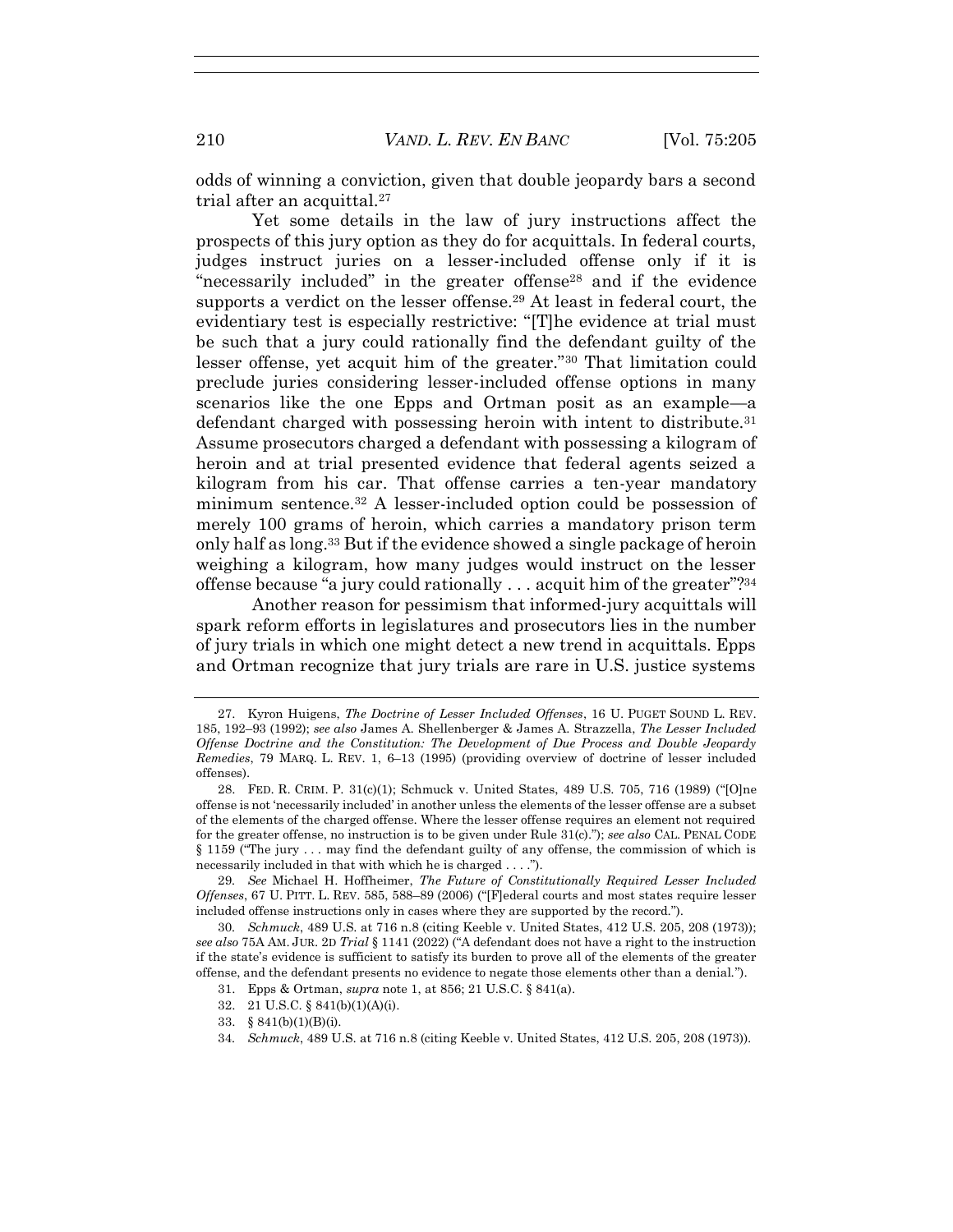today; that is a key reason they want to reinvigorate juries.<sup>35</sup> They don't directly argue that a shift to informed juries would change this and increase the percentage of jury trials. One can imagine reasons why the change may or may not have that effect.<sup>36</sup> But the problem with expecting a political response to an increase in not guilty verdicts is that we now have so few trials at all that even a statistically significant rise in acquittals might garner little notice. In the federal system in 2018 and 2019, only two percent of cases were terminated by jury *or* bench trial.<sup>37</sup> Data on state jury trials is much harder to come by. In Virginia in 2021, only 0.3 percent of felony adjudications occurred by jury trial, a rate that has been in steady decline (from about two percent) over the past quarter century.<sup>38</sup> The Court Statistics Project ("CSP") collects what data is available on state criminal court caseloads and trials, though fewer than half of states report those numbers.<sup>39</sup> But calculating jury trial rates as a percentage of disposed cases, the CSP 2020 data on twenty states shows California with the highest rate at 0.0085 percent of dispositions.<sup>40</sup> These data can mislead by combining misdemeanor and felony prosecutions.<sup>41</sup> Prosecutions of the most serious offenses are most salient to political actors and most significant for incarceration rates. The federal data confirms that trials are more common for some categories of serious offenses. Almost seven percent of violent crime prosecutions were resolved by trial in 2019 (although the figure for drug prosecutions, where harsh sentencing laws often attach, was only 2.4 percent).<sup>42</sup> Still, one wonders how much a sea change in jury verdicts it would take to catch reformers' attention when the baseline numbers of jury trials are this low.

As it happens, the federal structure of U.S. criminal justice provides a limited natural experiment for speculating about the answer.

<sup>35.</sup> Epps & Ortman, *supra* note 1, at 826.

<sup>36.</sup> On the one hand, defendants ought to demand jury trials more often in those cases in which they assess their odds of acquittal to be improved by informed juries. On the other hand, if prosecutors recognized the same thing, they ought to offer more lenient plea bargains to avoid trial, which could lead to lower incarceration rates without an increase in trials.

<sup>37.</sup> MARK MOTIVANS, U.S. DEP'T OF JUST., BUREAU OF JUST. STAT., FEDERAL JUSTICE STATISTICS, 2019, at 10, 10 tbl.6 (Oct. 2021) [hereinafter MOTIVANS, 2019]; MARK MOTIVANS, U.S. DEP'T OF JUST., BUREAU OF JUST. STAT., FEDERAL JUSTICE STATISTICS, 2017–2018, at 10, 10 tbl.6 (Apr. 2021).

<sup>38</sup>*. See* VA. CRIM. SENT'G COMM'N, 2021 ANNUAL REPORT 25 (2021).

<sup>39</sup>*. CSP STAT Criminal*, CT. STATS. PROJECT, https://www.courtstatistics.org/csp-stat-navcards-first-row/csp-stat-criminal (last updated Jan. 6, 2022) [https://perma.cc/3Q5W-EEYP].

<sup>40.</sup> *Id.*

<sup>41.</sup> For a different measure of state felony trials, see BRIAN A. REAVES, U.S. DEP'T OF JUST., BUREAU OF JUST. STAT., FELONY DEFENDANTS IN LARGE URBAN COUNTIES, 2009–STATISTICAL TABLES 24 tbl.21 (Dec. 2013) (using data from the seventy-five largest U.S. counties and reporting two percent of state felony defendants convicted and one percent acquitted by trial).

<sup>42</sup>*. See* MOTIVANS, 2019, *supra* note 37, at 10, 10 tbl.6.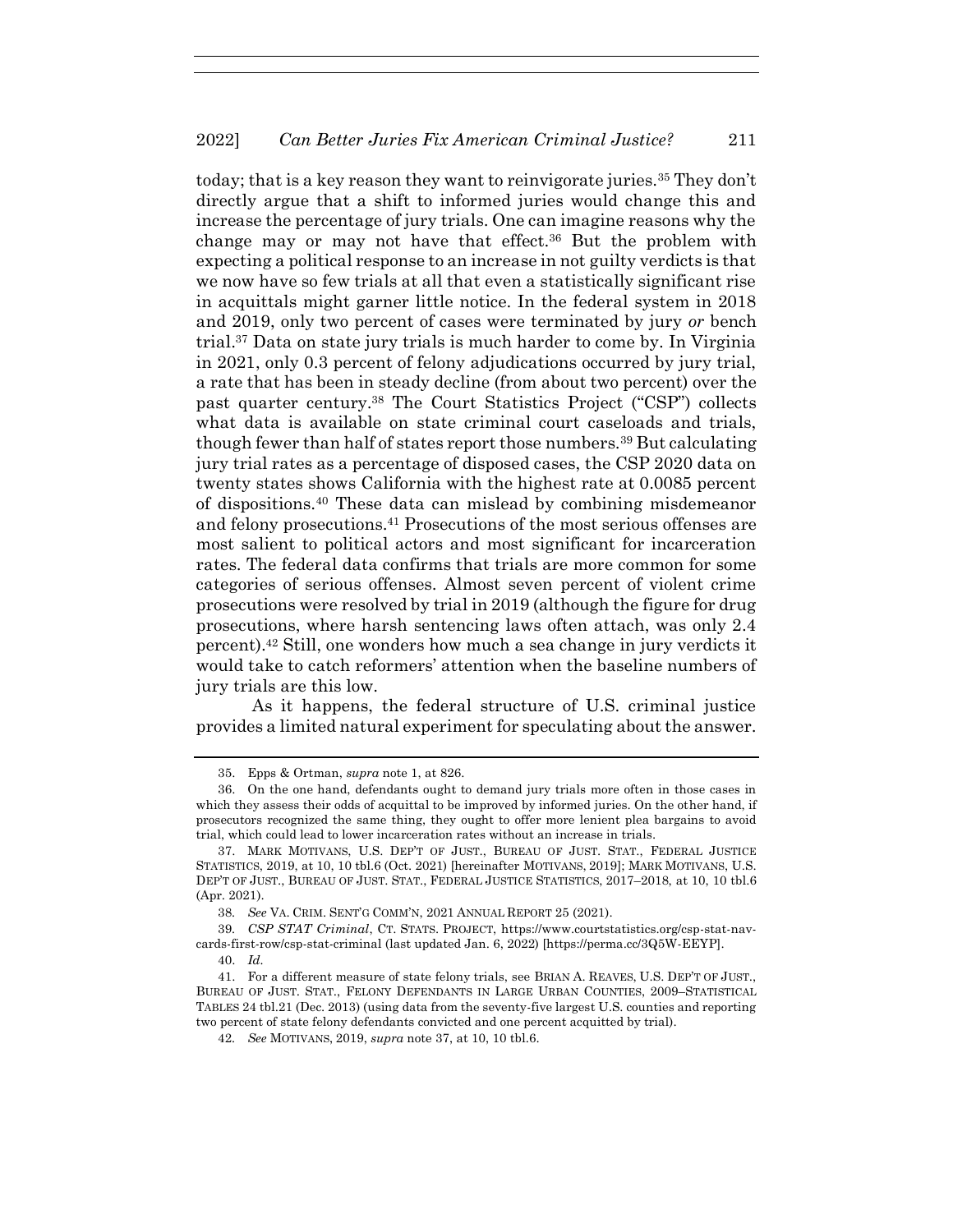Out of fifty-two criminal justice systems,<sup>43</sup> Epps and Ortman note that two of them—North Carolina and Louisiana—already employ a version of their proposal; both states instruct jurors about sentencing consequences.<sup>44</sup> Can we tell anything from these states' track records of using punishment-informed juries? Inferences must be taken with several grains of salt because the evidence is limited, but there is little to indicate that adjudicating with informed juries has made a difference.

Nothing indicates informed juries has led to higher rates of jury trials. The CSP finds no data available for Louisiana. But its data for 2017 to 2020 shows North Carolina's criminal courts to have consistently one of the lowest jury trial rates among the states that report such data: twentieth out of twenty-one states in 2019, seventeenth out of twenty states in 2020.<sup>45</sup> Again, it is not clear how significant we should take this to be. North Carolina has among the highest incoming criminal case loads annually, both in raw numbers and as a percentage of population.<sup>46</sup> That suggests that North Carolina's low trial rate may stem from caseload pressures, which would make prosecutors and judges even less receptive to jury trials.<sup>47</sup> Whatever is going on here, informed juries don't seem to push up trial rates.

Nor does the evidence from these two states suggest much about the effect of informed juries on incarceration rates.<sup>48</sup> Incarceration data is reliable and available for every state. North Carolina's incarceration rate is below the national average, but Louisiana consistently has the highest in the nation.<sup>49</sup> Standing alone, those starkly different records don't suggest that informed juries have much effect on incarceration rates. Granted, confounding variables may be at play—crime rates, law

- 45*. CSP STAT Criminal*, *supra* note 39.
- 46*. See id.*

<sup>43.</sup> That figure includes fifty states, the District of Columbia, and the federal system but excludes territorial jurisdictions and the military justice system.

<sup>44.</sup> Epps & Ortman, *supra* note 1, at 833 (citing Louisiana and North Carolina sources).

<sup>47.</sup> North Carolina also has the highest rate of bench trials among states reporting such data. *See id.*

<sup>48.</sup> Epps & Ortman, *supra* note 1, at 833.

<sup>49</sup>*. See* Emily Widra & Tiana Herring, *States of Incarceration: The Global Context 2021*, PRISON POL'Y INITIATIVE, https://www.prisonpolicy.org/global/2021.html\_(Sept. 2021) [https://perma.cc/G6FV-G2JA] (reporting incarceration rates per 100,000 population; Louisiana is highest at 1,094; North Carolina at 617; U.S. average at 664); *State-by-State Data: State Imprisonment Rate*, SENT'G PROJECT, https://www.sentencingproject.org/the-facts/#map?datasetoption=SIR (last visited Mar. 8, 2022) [https://perma.cc/4GKA-C9QT] (per 100,000 population, Louisiana's rate in 2019 was 680 and North Carolina's was 313). Note that "imprisonment rates" counts only inmates in state prisons, while "incarceration rates" are higher because they also include detainees in local jails.